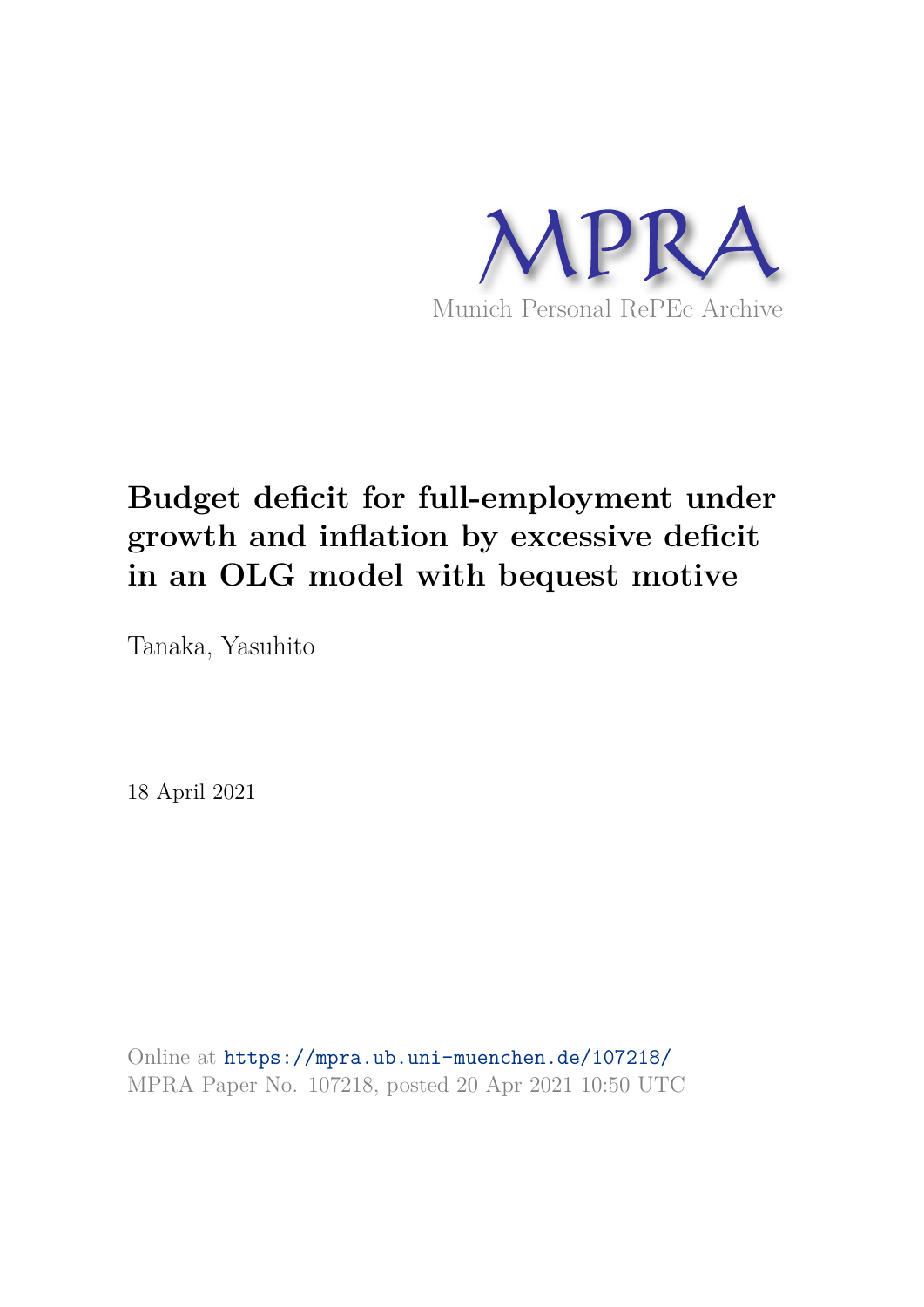# **Budget deficit for full-employment under growth and inflation by excessive deficit in an OLG model with bequest motive**

Yasuhito Tanaka

Faculty of Economics, Doshisha University, Kamigyo-ku, Kyoto, 602-8580, Japan. E-mail:yatanaka@mail.doshisha.ac.jp

#### **Abstract**

We will show, using a simple two-periods overlapping generations (OLG) model with bequest motive in which goods are produced solely by labor in a monopolistically competitive industry, that a continuous budget deficit is necessary to maintain full-employment under economic growth driven by technological progress. Since the budget deficit to maintain full-employment must be continuous, it should be financed by seigniorage not by public debt. Budget deficit is necessary under growth because of deficiency of the consumptions of the older generation. This budget deficit is not debt and does not need to be redeemed. If the budget deficit is excessive, inflation will be triggered. About this excessive budget deficit that has caused inflation, only the excess portion should be reduced, and there is no need to make up for past excesses by creating surpluses or reducing deficits. We also show that insufficient government expenditure causes involuntary unemployment.

**Keywords:** overlapping generations model, budget deficit, full-employment, growth, inflation

**JEL Classification No.: E12, E24.**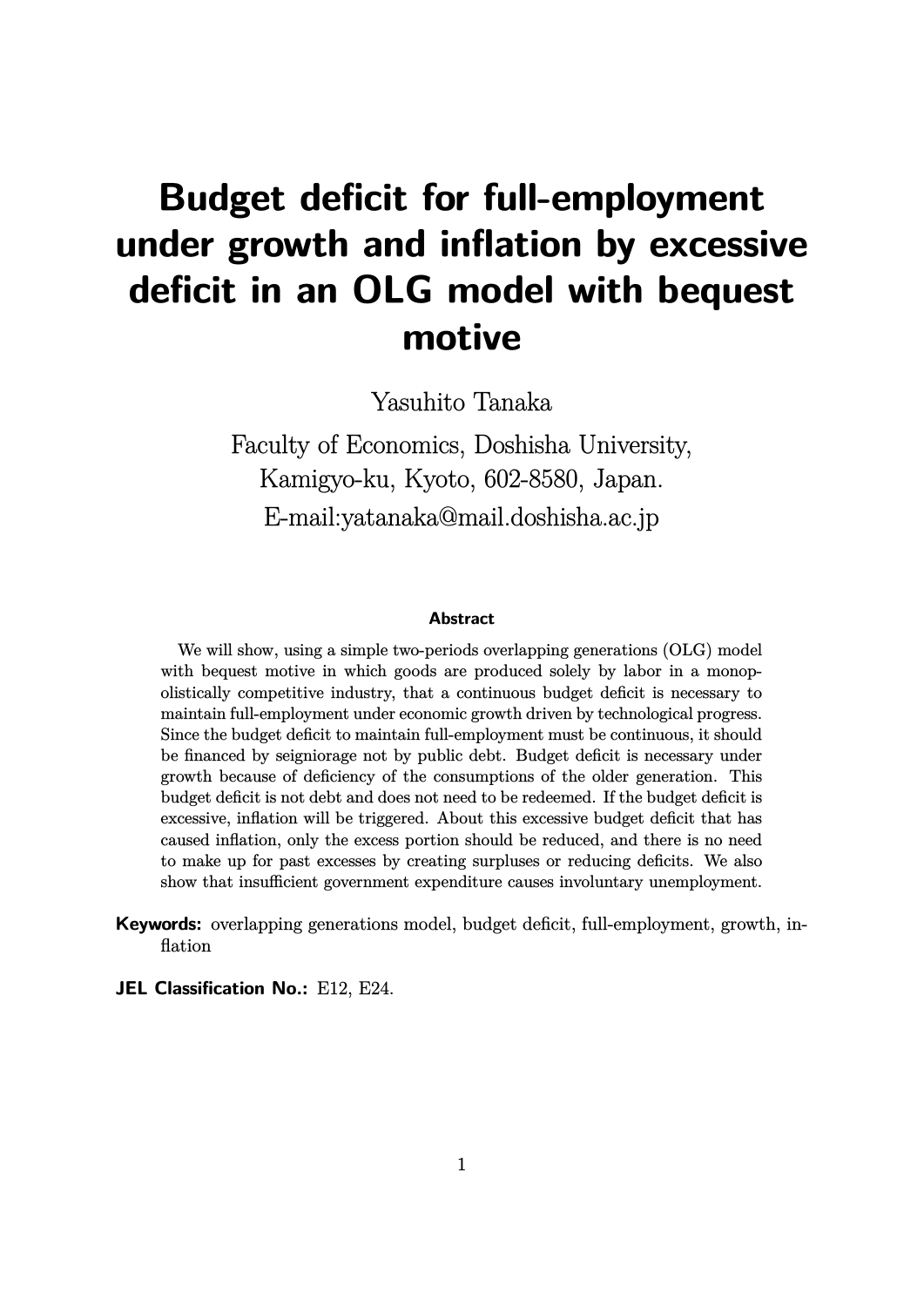# **1 Introduction**

In this paper we will show, using a simple two-periods overlapping generations (OLG) model with bequest motive in which goods are produced solely by labor in a monopolistically competitive industry, that a continuous budget deficit is necessary to maintain full-employment under economic growth driven by technological progress. Since the budget deficit to maintain full-employment must be continuous, it should be financed by seigniorage not by public debt. Budget deficit is necessary under growth because of deficiency of the consumptions of the older generation. This budget deficit is not debt and does not need to be redeemed.

If the budget deficit is excessive, inflation will be triggered. About this excessive budget deficit that has caused inflation, only the excess portion should be reduced. There is no need to make up for past excesses by creating surpluses or reducing deficits. We also show that insufficient government expenditure causes involuntary unemployment. This paper is one of the attempts to give a theoretical basis to the so-called functional finance theory by Lerner (1943) and Lerner (1944). This paper also present a theoretical basis to MMT (Modern monetary theory, Mitchell et al. (2019)). In particular, this paper provides a rationale for the following claims (Kelton (2020)). We refer to the summary of Kelton's book by Hogan (2021). In fact, Hogan argues that Kelton is wrong, but he summarizes Kelton's argument to the point.

1. The treasury creates new money.

The money supply equals the savings. Thus, an increase in the money supply equals an increase in the savings. As expressed in the equation (5) in Section 4.2, an increase in the savings equals the budget deficit. The rate of an increase in the savings, which equals the rate of an increase in the money supply, equals the rate of economic growth, and therefore the budget deficit and an increase in the money supply does not cause inflation.

2. Inflation is caused by federal government deficit spending, not by Fed policy..

As we will show in Section 4.3, if the actual budget deficit is larger than the budget deficit that is necessary and sufficient to maintain full-employment under economic growth, the prices of the goods will rise.

3. Federal government spending is not related to taxes or borrowing.

As summarized above, sustained budget deficits are necessary to maintain full employment under economic growth, and these budget deficits make it possible to maintain full employment. It is impossible to maintain full employment in a growing economy with a balanced budget. Therefore, even if the budget deficit to maintain full employment is financed by the national debt, it does not need to be repaid or redeemed, and should not be repaid or redeemed. Future budget surpluses need not and should not make up the deficit for growth.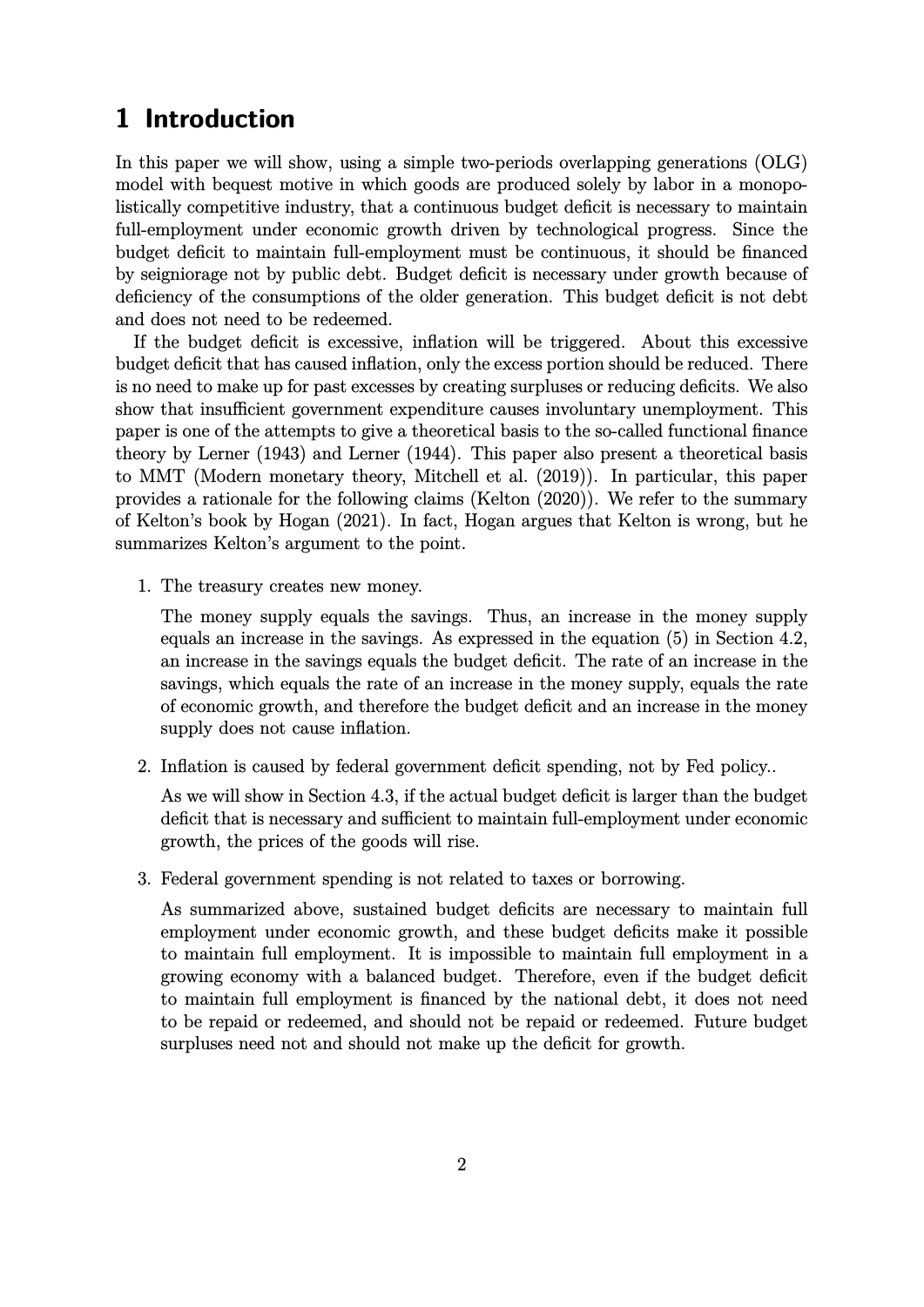# **2 The model**

We consider a two-periods (1: younger or working, and 2: older or retired) overlapping generations (OLG) model under monopolistic competition. Our model is according to Otaki (2007), Otaki (2009) and Otaki (2015), and a generalization of Tanaka (2020) in which perfect competition is assumed. The structure of our model is as follows.

- 1. There is one factor of production, labor, and there is a continuum of perishable goods indexed by  $z \in [0, 1]$ . Good z is monopolistically produced by firm z with increasing or decreasing returns to scale technology. The technology progresses at the rate  $\gamma - 1 > 0$ .
- 2. During Period 1, each consumer supplies 1 unit of labor, consumes the goods and saves money for his consumption and bequest in Period 2. He is employed or not employed.
- 3. During Period 2, each consumer consumes the goods using his savings carried over from his Period 1 earnings, and he leaves a bequest to the next generation. We assume that the bequest is equally distributed to each consumer. A consumer of one generation receives the bequest at the end of his Period 1, and he leaves the bequest at the end of his Period 2.
- 4. Each consumer determines his consumptions in Periods 1 and 2 and the labor supply at the beginning of Period 1 depending on the situation that he is employed or not employed.

We use the following notation.

 $C_i^e$ : consumption basket of an employed consumer in Period *i, i* = 1, 2.

*Be* : Bequest by an employed consumer.

 $C_i^u$ : consumption basket of an unemployed consumer in Period *i, i* = 1, 2.

*B<sup>u</sup>* : Bequest by an unemployed consumer.

 $c_i^e(z)$ : consumption of good z of an employed consumer in Period *i, i* = 1, 2.

 $c_i^u(z)$ : consumption of good z of an unemployed consumer in Period *i, i* = 1*,* 2.

 $P_i$ : the price of consumption basket in Period *i*,  $i = 1, 2$ .

 $p_i(z)$ : the price of good z in Period *i, i* = 1, 2.

 $\rho = P_2/P_1$ : (expected) inflation rate (plus one).

*W*: nominal wage rate.

Π: profits of firms which are equally distributed to each consumer.

*l*: labor supply of an individual.

 $\Gamma(l)$ : disutility function of labor, which is increasing and convex.

*L*: total employment.

*L<sup>f</sup>* : population of labor or employment in the full-employment state.

*y*: labor productivity, which increases by technological progress, also it is increasing or decreasing with respect to the total employment, *Ll*.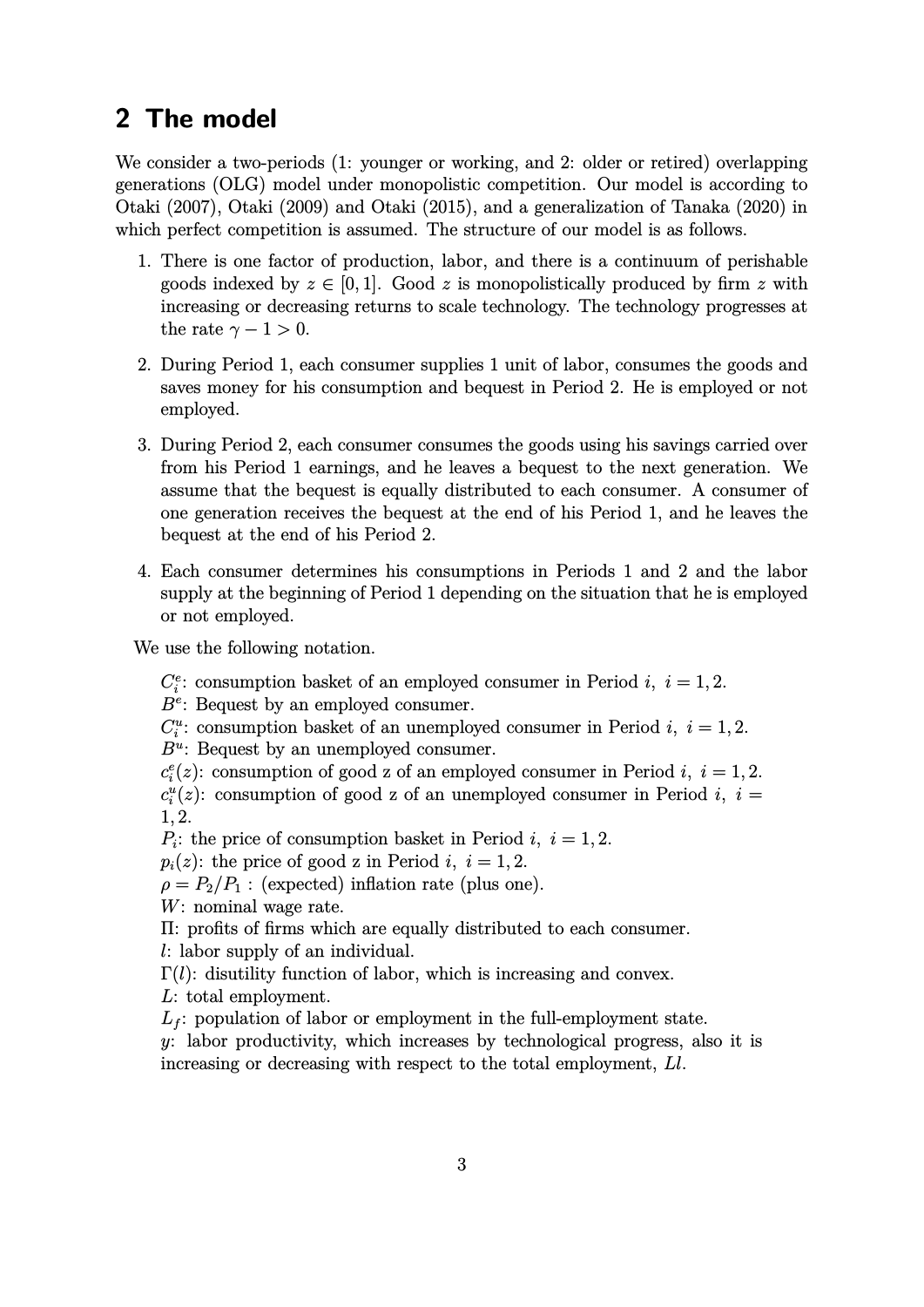We assume that the population  $L_f$  is constant.

We denote a bequest to each consumer by consumers of the previous generation by  $\tilde{B}$ . We have

$$
\tilde{B} = \frac{1}{L_f} \left[ L\tilde{B}^e + (L_f - L)\tilde{B}^u \right], \ L_f \tilde{B} = L\tilde{B}^e + (L_f - L)\tilde{B}^u.
$$

 $\tilde{B}^e$  and  $\tilde{B}^u$  are, respectively, bequests by an employed consumer and an unemployed consumer of the previous generation.

## **3 Behaviors of agents**

### **3.1 Consumers' behavior**

We consider a two-step method to solve utility maximization of consumers such that:

- 1. Employed and unemployed consumers maximize their utility by determining consumption baskets in Periods 1 and 2 given their income over two periods.
- 2. Then, they maximize their consumption baskets given the expenditure in each period.

The utility function of employed consumers of one generation over two periods is written as

$$
u(C_1^e, C_2^e, \frac{B^e}{P_2}) - \Gamma(l).
$$

We assume that  $u(\cdot)$  is a homothetic function. The utility function of unemployed consumers is

$$
u(C_1^u, C_2^u, \frac{B^u}{P_2}).
$$

The consumption baskets of employed and unemployed consumers in Period *i* are

$$
C_i^e=\left(\int_0^1c_i^e(z)^{\frac{\sigma-1}{\sigma}}dz\right)^{\frac{\sigma}{\sigma-1}}, i=1,2,
$$

and

$$
C_i^u=\left(\int_0^1c_i^u(z)^{\frac{\sigma-1}{\sigma}}dz\right)^{\frac{\sigma}{\sigma-1}}, i=1,2.
$$

*σ* is the elasticity of substitution among the goods.  $\sigma > 1$ .

The price of consumption basket in Period *i* is

$$
P_i = \left(\int_0^1 p_i(z)^{1-\sigma} dz\right)^{\frac{1}{1-\sigma}}, i = 1, 2.
$$

The budget constraint for an employed consumer is

$$
P_1 C_1^e + P_2 C_2^e + B^e = Wl + \Pi + \tilde{B}.
$$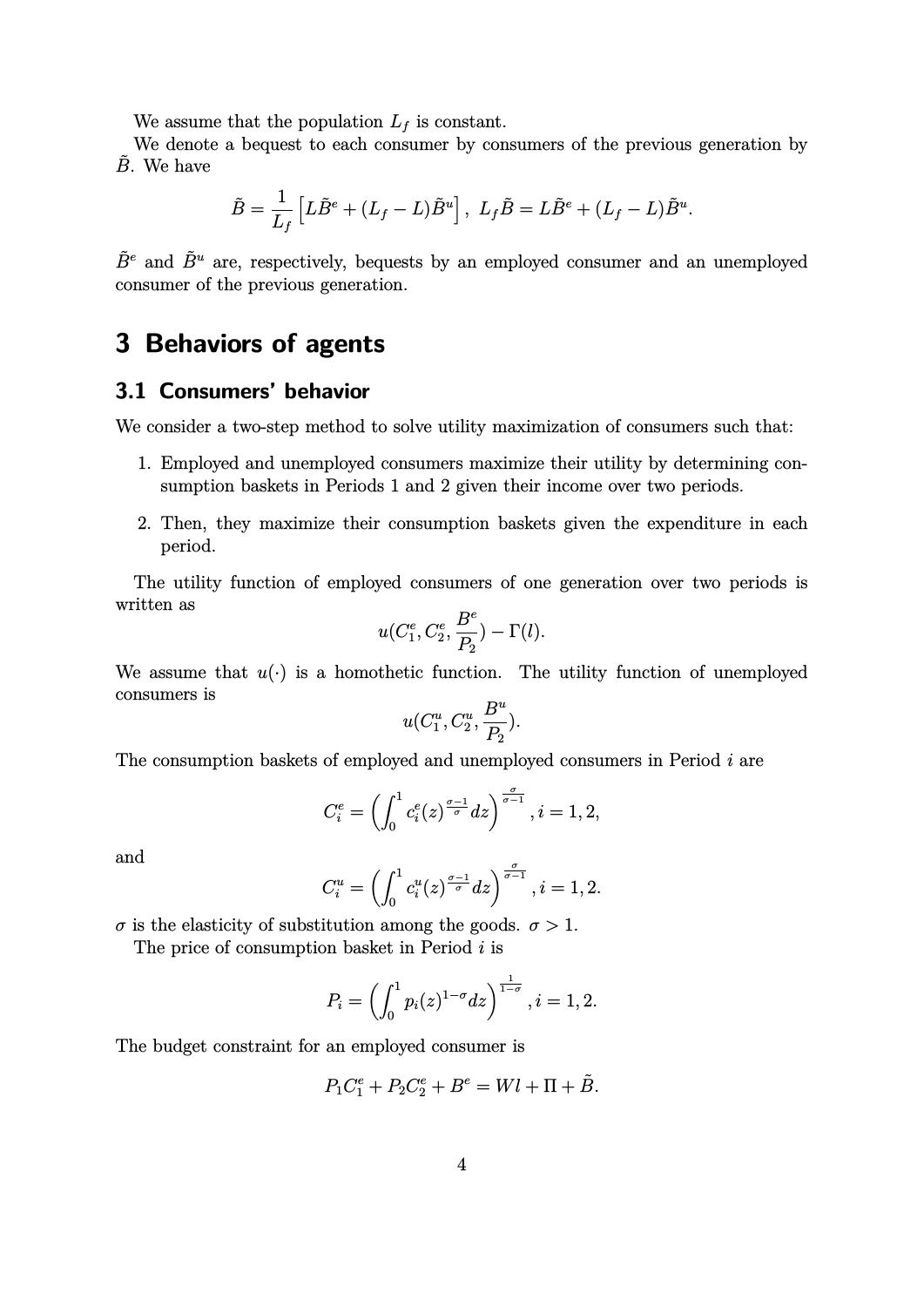The budget constraint for an unemployed consumer is

$$
P_1 C_1^u + P_2 C_2^u + B^u = \Pi + \tilde{B}.
$$

Let

$$
\alpha = \frac{P_1 C_1^e}{P_1 C_1^e + P_2 C_2^e + B^e}, \beta = \frac{P_2 C_2^e}{P_1 C_1^e + P_2 C_2^e + B^e}, \ 1 - \alpha - \beta = \frac{B^e}{P_1 C_1^e + P_2 C_2^e + B^e}.
$$

 $0 < \alpha < 1, 0 < \beta < 1$ . Since the utility functions  $u(C_1^e, C_2^e, \frac{B^e}{P_2})$  $\frac{B^e}{P_2}$ ) and  $u(C^u_1, C^u_2, \frac{B^u}{P_2})$  $\frac{B^a}{P_2}$ ) $\arctan$ homothetic,  $\alpha$  and  $\beta$  are determined by the relative price  $\frac{P_2}{P_1}$ , and do not depend on the income of the consumers. Therefore, we have

$$
\alpha = \frac{P_1 C_1^e}{P_1 C_1^e + P_2 C_2^e + B^e} = \frac{P_1 C_1^u}{P_1 C_1^u + P_2 C_2^u + B^u},
$$

and

$$
\beta = \frac{P_2 C_2^e}{P_1 C_1^e + P_2 C_2^e + B^e} = \frac{P_2 C_2^u}{P_1 C_1^u + P_2 C_2^u + B^u}.
$$

From the first order conditions and the budget constraints for employed and unemployed consumers we obtain the following demand functions for consumption baskets and bequests.

$$
C_1^e = \alpha \frac{Wl + \Pi + \tilde{B}}{P_1}, \ C_2^e = \beta \frac{Wl + \Pi + \tilde{B}}{P_2}, \ \frac{B_2^e}{P_2} = (1 - \alpha - \beta) \frac{Wl + \Pi + \tilde{B}}{P_2},
$$

$$
C_1^u = \alpha \frac{\Pi + \tilde{B}}{P_1}, \ C_2^u = \beta \frac{\Pi + \tilde{B}}{P_2}, \ \frac{B^u}{P_2} = (1 - \alpha - \beta) \frac{\Pi + \tilde{B}}{P_2}.
$$

Solving maximization problems in Step 2 (details of calculation are available upon request), the following demand functions of employed and unemployed consumers are derived .

$$
c_1^e(z) = \left(\frac{p_1(z)}{P_1}\right)^{-\sigma} \frac{\alpha(Wl + \Pi + \tilde{B})}{P_1},
$$
  

$$
c_2^e(z) = \left(\frac{p_2(z)}{P_2}\right)^{-\sigma} \frac{\beta(Wl + \Pi + \tilde{B})}{P_2},
$$
  

$$
c_1^u(z) = \left(\frac{p_1(z)}{P_1}\right)^{-\sigma} \frac{\alpha(\Pi + \tilde{B})}{P_1},
$$

and

$$
c_2^u(z) = \left(\frac{p_2(z)}{P_2}\right)^{-\sigma} \frac{\beta(\Pi + \tilde{B})}{P_2}.
$$

From these analyses we obtain the indirect utility functions of employed and unemployed consumers as follows:

$$
V^{e} = u\left(\alpha \frac{Wl + \Pi + \tilde{B}}{P_1}, \beta \frac{Wl + \Pi + \tilde{B}}{P_2}, (1 - \alpha - \beta) \frac{Wl + \Pi + \tilde{B}}{P_2}\right) - \Gamma(l),
$$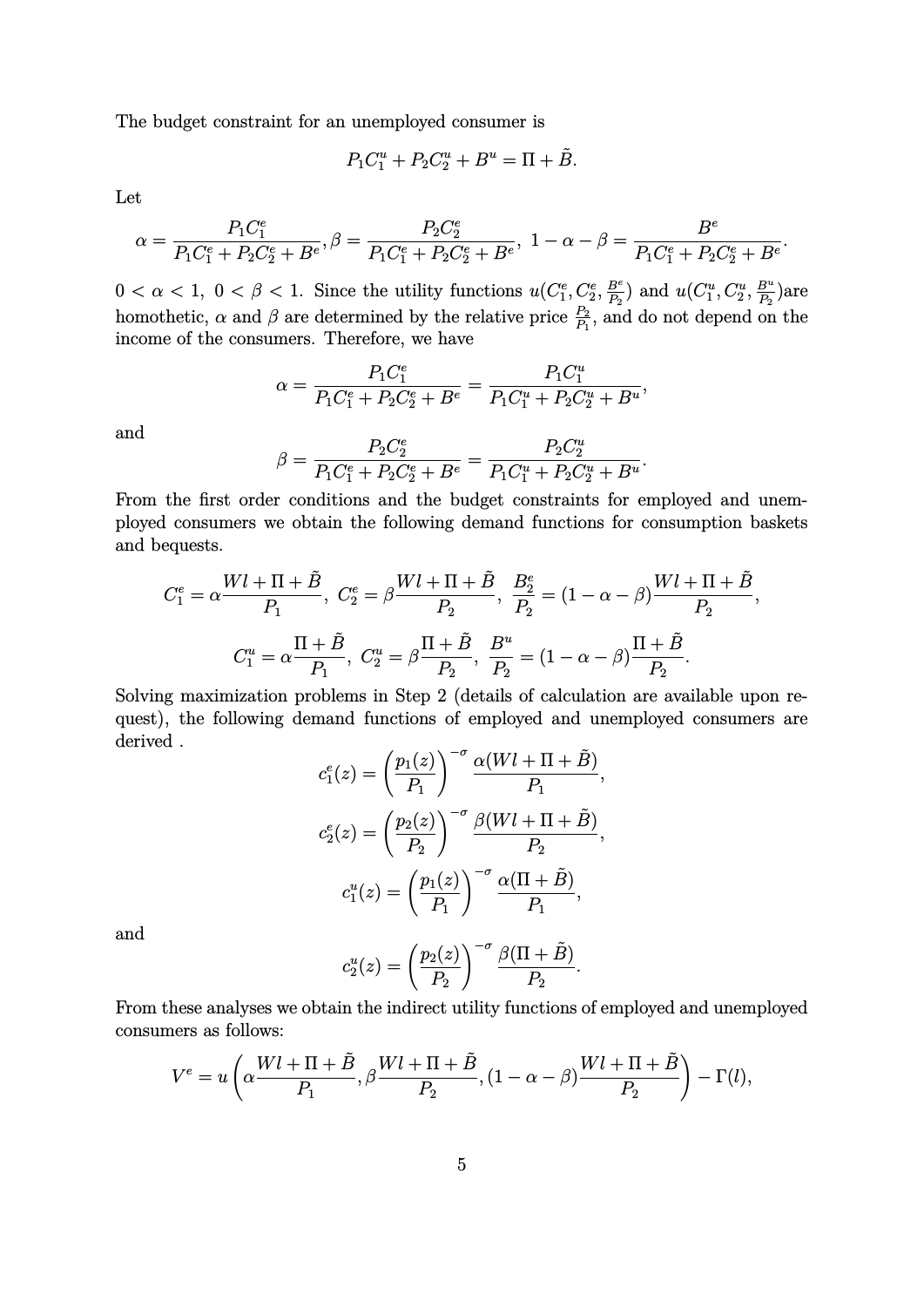and

$$
V^u = u\left(\alpha \frac{\Pi + \tilde{B}}{P_1}, \beta \frac{\Pi + \tilde{B}}{P_2}, (1 - \alpha - \beta) \frac{Wl + \Pi + \tilde{B}}{P_2}\right).
$$

Let

 $\omega =$ *W P*1 *.*

This is the real wage rate. Then, we can write

$$
V^{e} = \varphi \left(\omega l + \frac{\Pi + \tilde{B}}{P_1}, \rho\right) - \Gamma(l),
$$

$$
V^{u} = \varphi \left(\frac{\Pi + \tilde{B}}{P_1}, \rho\right),
$$

Denote

$$
I = \omega l + \frac{\Pi + \tilde{B}}{P_1}.
$$

The condition for maximization of  $V^e$  with respect to *l* given  $\rho$  is

$$
\frac{\partial \varphi}{\partial I} \omega - \Gamma'(l) = 0,\tag{1}
$$

where

$$
\frac{\partial \varphi}{\partial I} = \alpha \frac{\partial u}{\partial C_1^e} + \beta \frac{\partial u}{\partial C_2^e}.
$$

Given  $P_1$  and  $\rho$  the labor supply is a function of  $\omega$ . From (1) we get

$$
\frac{dl}{d\omega} = \frac{\frac{\partial \varphi}{\partial I} + \frac{\partial^2 \varphi}{\partial I^2} \omega l}{\Gamma''(l) - \frac{\partial^2 \varphi}{\partial I^2} \omega^2}.
$$

If  $\frac{dl}{d\omega}$  > (<)0, the labor supply is increasing (decreasing) with respect to the real wage rate  $\omega$ . But, we assume that the real wage rate does not have a significant effect on the individual labor supply. *l* may depend on employment *L* in some way. However, we assume that *Ll* is increasing with respect to *L*.

### **3.2 Firms' behavior**

Let  $d_1(z)$  be the total demand for good *z* by younger generation consumers in Period 1. Then,

$$
d_1(z) = \left(\frac{p_1(z)}{P_1}\right)^{-\sigma} \frac{\alpha(WLI + L_f\Pi + L_f\tilde{B})}{P_1} = \left(\frac{p_1(z)}{P_1}\right)^{-\sigma} \frac{\alpha(WLI + L_f\Pi + L_f\tilde{B})}{P_1}.
$$

This is the sum of the demand of employed and unemployed consumers. Similarly, their total demand for good *z* in Period 2 is written as

$$
d_2(z) = \left(\frac{p_2(z)}{P_2}\right)^{-\sigma} \frac{\beta(WLI + L_f\Pi + L_f\tilde{B})}{P_2}.
$$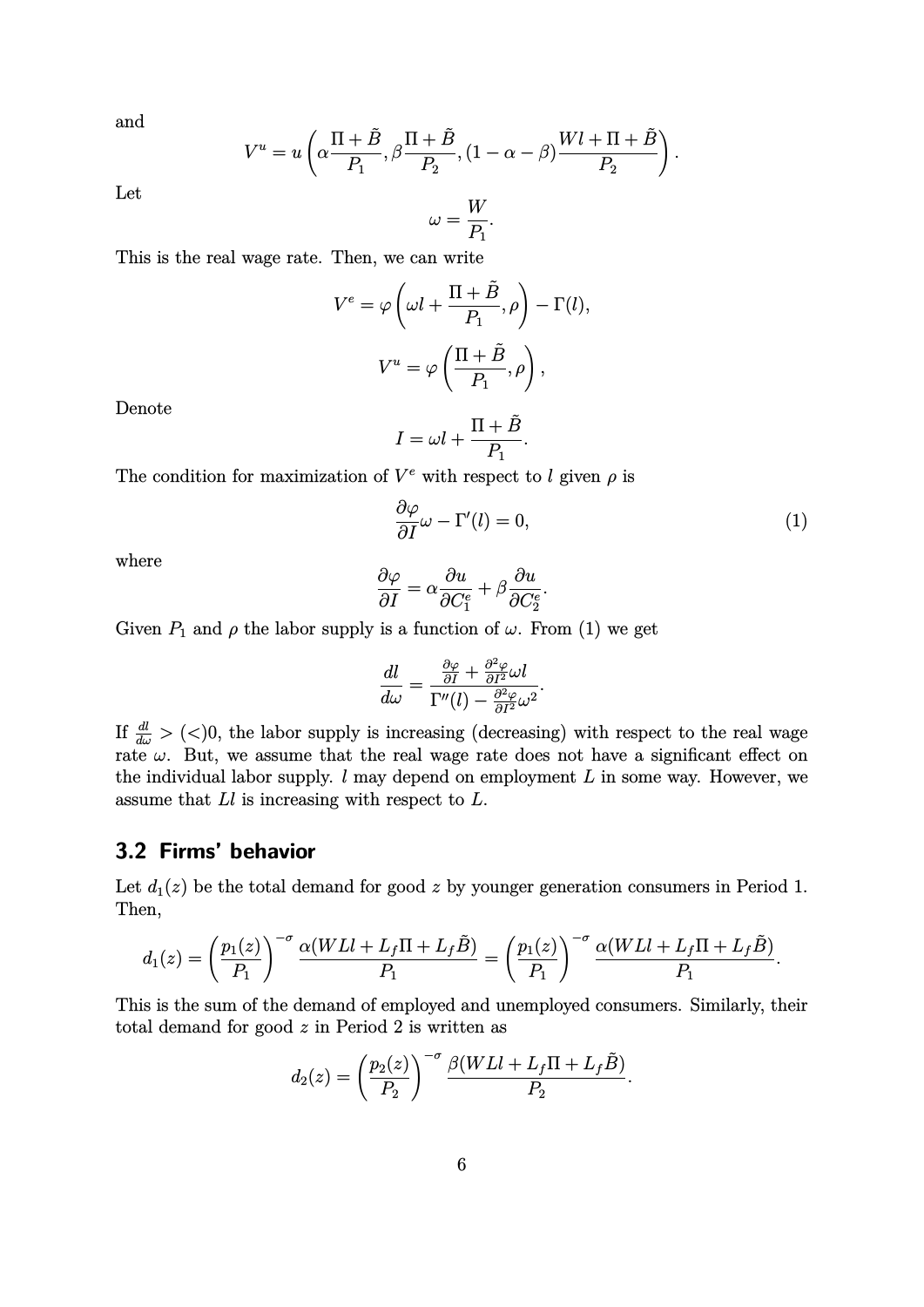Let  $\overline{d_2(z)}$  be the demand for good z by the older generation. Then,

$$
\overline{d_2(z)} = \left(\frac{p_2(z)}{P_2}\right)^{-\sigma} \frac{\beta(\overline{W} \ \overline{Ll} + L_f \overline{\Pi} + L_f \overline{\tilde{B}})}{P_2}.
$$

where  $\overline{W}$ ,  $\overline{\Pi}$ ,  $\overline{L}$ ,  $\overline{l}$  and  $\overline{\tilde{B}}$  are the nominal wage rate, the profits of firms, the employment, the individual labor supply, the bequest from the previous generation, respectively, during the previous period.

Let

$$
M = \beta \left( \overline{W} \ \overline{Ll} + L_f \overline{\overline{\Pi}} + L_f \overline{\widetilde{B}} \right).
$$

This is the total consumption of the older generation consumers. It is the planned consumption that is determined in their Period 1. Their demand for good *z* is written  $\text{as}\left(\frac{p_1(z)}{P_1}\right)$  $\left(\frac{p_1(z)}{p_1}\right)^{-\sigma} \frac{M}{p_1}$ . The total savings is

$$
(1-\alpha)\left(\overline{W}\ \overline{L}\overline{l}+L_f\overline{\overline{\Pi}}+L_f\overline{\widetilde{B}}\right).
$$

Government expenditure constitutes the national income as well as the consumptions of the younger and older generations. Then, the total demand for good *z* is written as

$$
d(z) = \left(\frac{p_1(z)}{P_1}\right)^{-\sigma} \frac{Y}{P_1},\tag{2}
$$

where *Y* is the effective demand defined by

$$
Y = \alpha(WLI + L_f\Pi + L_f\tilde{B}) + G + M.
$$

*G* is the government expenditure. The government determines its demand for good *z*,  $q(z)$ , to maximize the following index.

$$
\left(\int_0^1 g(z)^{\frac{\sigma-1}{\sigma}}dz\right)^{\frac{\sigma}{\sigma-1}},
$$

subject to the constraint:

$$
\int_0^1 p_1(z)g(z)dz = G.
$$

Let  $L$  and  $Ll$  be employment and the "employment  $\times$  labor supply" of firm  $z$ . The total employment and the total "employment  $\times$  labor supply" are

$$
\int_0^1 L dz = L, \int_0^1 L l dz = L l.
$$

The output of firm *z* is *Lly*. By increasing or decreasing returns to scale *y* is a function of *Ll*. In the equilibrium  $Lly = d(z)$ . Then, we have

$$
\frac{\partial d(z)}{\partial Ll} = y + Lly'(Ll).
$$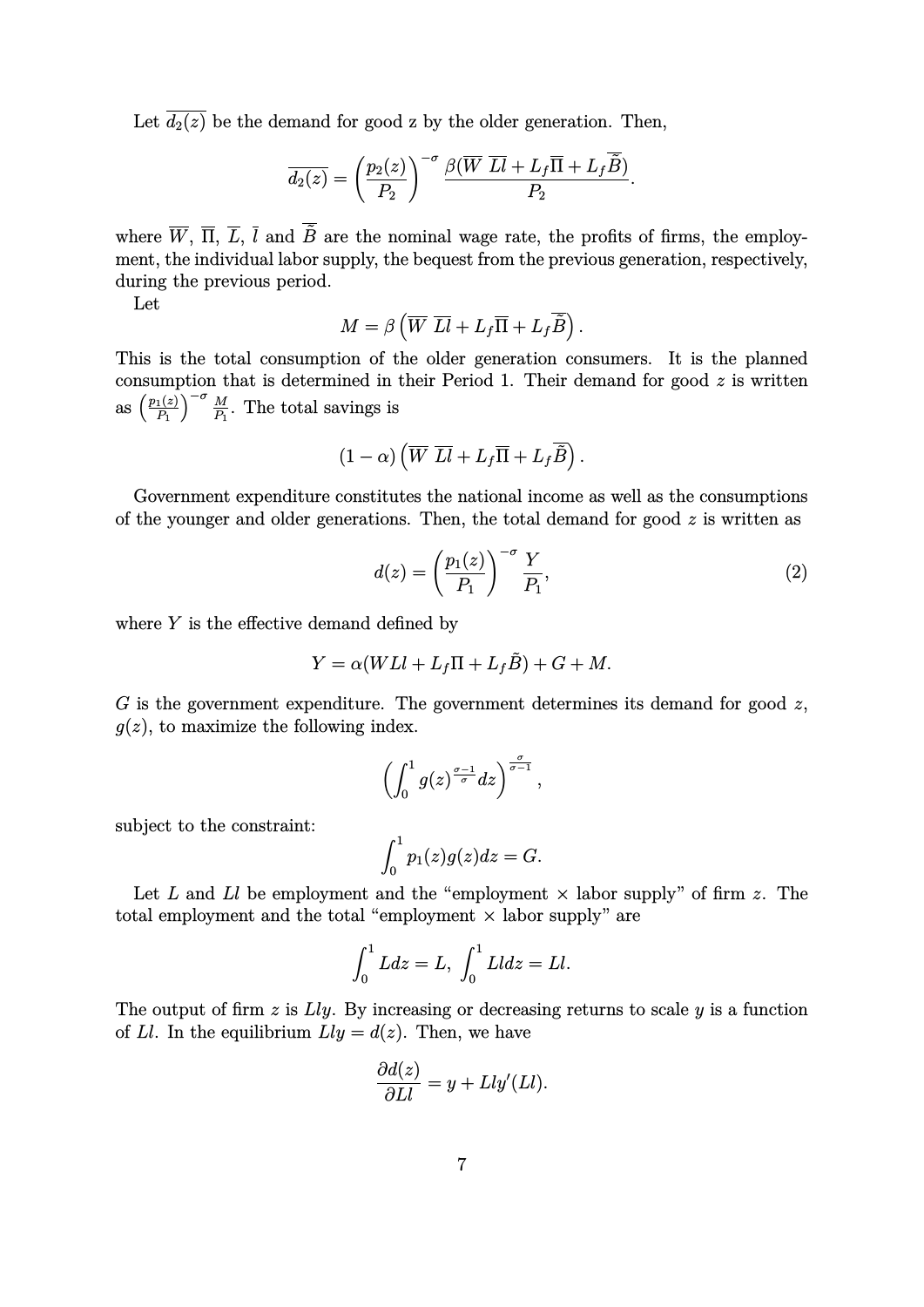In a case of constant returns to scale

$$
\frac{\partial d(z)}{\partial Ll} = y.
$$

From (2)

$$
\frac{\partial p_1(z)}{\partial d(z)} = -\frac{p_1(z)}{\sigma d(z)}.
$$

Thus

$$
\frac{\partial p_1(z)}{\partial Ll} = -\frac{p_1(z)[y + Lly'(Ll)]}{\sigma d(z)} = -\frac{p_1(z)}{\sigma Ll} \left[ 1 + \frac{Lly'(Ll)}{y} \right].
$$

Define the elasticity of the labor productivity by

$$
\zeta = \frac{Lly'(Ll)}{y}.
$$

Then,

$$
\frac{\partial p_1(z)}{\partial Ll} = -\frac{p_1(z)(1+\zeta)}{\sigma Ll}
$$

We assume that  $\zeta$  is constant and  $1 + \zeta > 0$ . For increasing (or decreasing) returns to scale technology  $\zeta > 0$  (or  $(\zeta < 0)$ ).

The profit of firm z is

$$
\pi(z) = p_1(z) Lly - L lW.
$$

The condition for profit maximization is

$$
\frac{\partial \pi(z)}{\partial Ll} = \left[ p_1(z)y - Lly \frac{p_1(z)}{\sigma Ll} \right] (1+\zeta) - W = \left[ p_1(z)y - \frac{p_1(z)y}{\sigma} \right] (1+\zeta) - W = 0.
$$

Therefore, we obtain

$$
p_1(z)=\frac{1}{\left(1-\frac{1}{\sigma}\right)(1+\zeta)y}W.
$$

Let  $\mu = 1/\sigma$ . Then,

$$
p_1(z) = \frac{1}{(1 - \mu)(1 + \zeta)y}W.
$$

This means that the real wage rate is

$$
\omega=(1-\mu)(1+\zeta)y.
$$

Since all firms are symmetric,

$$
P_1 = p_1(z) = \frac{1}{(1 - \mu)(1 + \zeta)y}W.
$$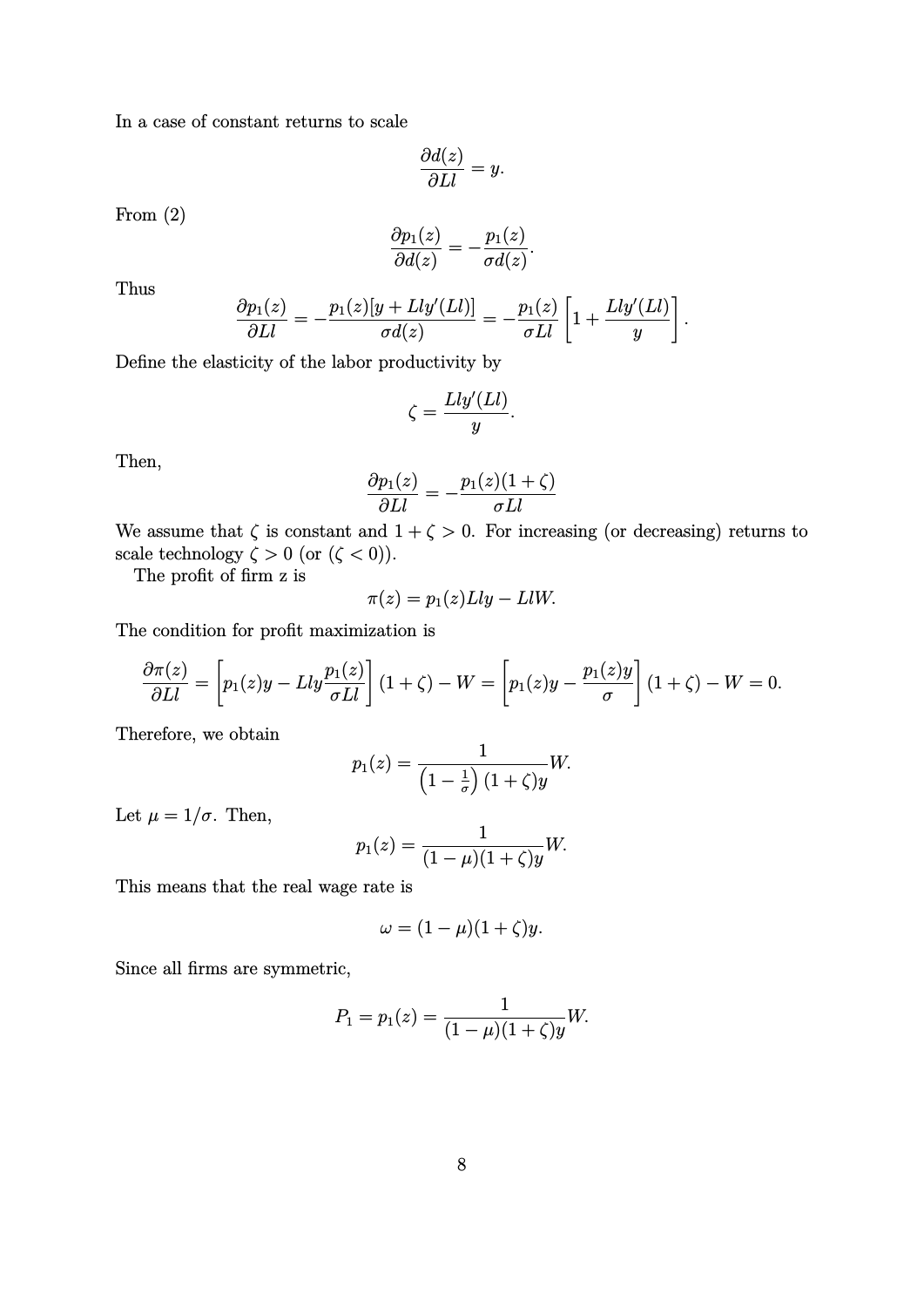# **4 Budget deficit to maintain full-employment under economic growth and inflation by excessive budget deficit**

#### **4.1 Market equilibrium**

The (nominal) aggregate supply of the goods is equal to

$$
WL + L_f\Pi = P_1Lly.
$$

The (nominal) aggregate demand is

$$
\alpha(WL + L_f\Pi + L_f\tilde{B}) + G + M = \alpha P_1 Lly + \alpha L_f\tilde{B} + G + M.
$$

Since they are equal,

$$
P_1 Lly = \alpha P_1 Lly + \alpha L_f \tilde{B} + G + M. \tag{3}
$$

In real terms

$$
Lly = \frac{G + M + \alpha L_f \tilde{B}}{(1 - \alpha)P_1}.
$$

The equilibrium value of *Ll* cannot be larger than  $L_f l(L_f)$ .  $l(L_f)$  is the labor supply when full-employment is achieved. However, it may be strictly smaller than  $L_f l(L_f)$ . Then, we have  $L < L_f$  and involuntary unemployment exists. If the government collects a tax T from the younger generation consumers, (3) is rewritten as

$$
P_1 Lly = \alpha (P_1 Lly + L_f \tilde{B} - T) + G + M.
$$

### **4.2 Budget deficit to maintain full-employment**

Suppose that up to Period *t* full-employment has been achieved under constant prices. Then, the following equation holds.

$$
P_1^t L_f l(L_f) y = \alpha (P_1^t L_f l(L_f) y + L_f \tilde{B}^t - T^t) + G^t + M^t.
$$
\n(4)

Superscript *t* represents the values in Period *t*. The savings of the younger generation consumers are

$$
M^{t+1} + L_f \tilde{B}^{t+1} = (1 - \alpha)(P_1^t L_f l(L_f) y + L_f \tilde{B}^t - T^t) = G^t + L_f \tilde{B}^t - T^t + M^t.
$$
 (5)

Their consumptions in their Period 2 and the bequests are, respectively,

$$
M^{t+1} = \beta (P_1^t L_f l(L_f) y + L_f \tilde{B}^t - T^t) = \frac{\beta}{1 - \alpha} [G^t + L_f \tilde{B}^t - T^t + M^t],
$$

and

$$
L_f \tilde{B}^{t+1} = (1 - \alpha - \beta)(P_1^t L_f l(L_f) y + L_f \tilde{B}^t - T^t) = \frac{1 - \alpha - \beta}{1 - \alpha} [G^t + L_f \tilde{B}^t - T^t + M^t].
$$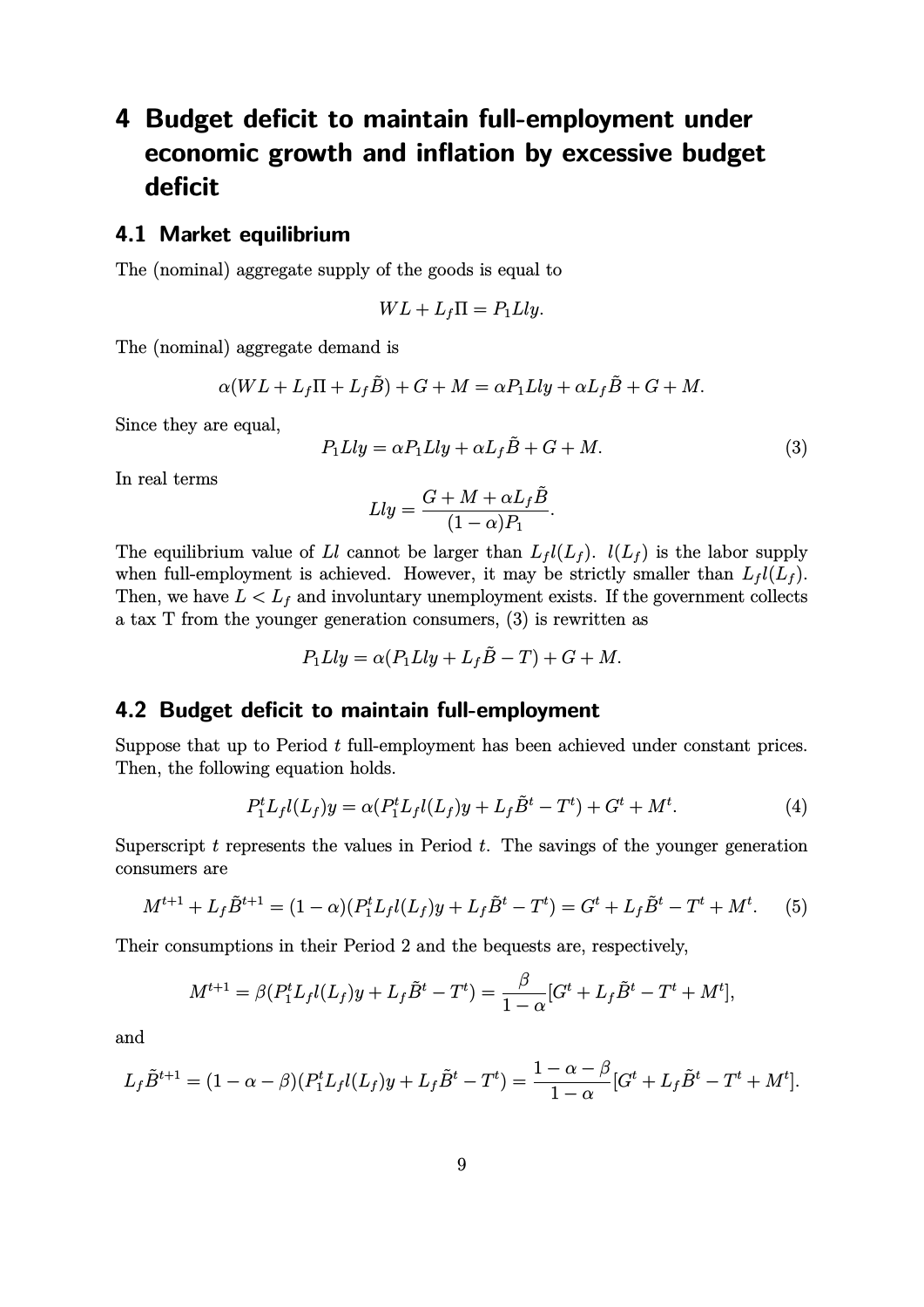In order to maintain full-employment under growth by technological progress (5) must be equal to  $\gamma(M^t + L_f \tilde{B}^t)$ . Therefore, we obtain

$$
G^t - T^t = (\gamma - 1)(M^t + L_f \tilde{B}).
$$
\n<sup>(6)</sup>

Since  $M^t + L_f \tilde{B}$  is positive,  $G^t > T^t$  when  $\gamma > 1$ . In Period  $t + 1$   $M^{t+1} = \gamma M^t$ ,  $\tilde{B}^{t+1} = \gamma \tilde{B}^t$ , and we can assume  $G^{t+1} = \gamma G^t$  and  $T^{t+1} = \gamma T^t$ . Thus, with  $P_1^{t+1} = P_1^t$  we obtain

$$
P_1^t L_f l(L_f) \gamma y = \alpha (P_1^t L_f l(L_f) \gamma y - \gamma T^t + \gamma L_f \tilde{B}^t) + \gamma G^t + \gamma M^t.
$$

This is equivalent to (4), and full-employment is maintained by  $G^{t+1} = \gamma G^t$  and  $T^{t+1} =$  $\gamma T^t.$ 

Since the budget deficit to maintain full-employment must be continuous, it should be financed by seigniorage not by public debt. Budget deficit is necessary under growth because of deficiency of the savings of the older generation. This budget deficit is not debt and does not need to be redeemed.

The money supply equals the savings. An increase in the money supply equals an increase in the savings. (6) means that it equals the budget deficit. The rate of an increase in the savings equals the growth rate and therefore the budget deficit in this case does not cause inflation.

Summarizing the results.

**Proposition 1.** *We need continuous budget deficit to maintain full-employment when the economy grows at the positive rate by technological progress under constant prices.*

### **4.3 Excessive budget deficit and inflation**

Suppose that up to Period *t*−1 full-employment has been achieved under constant prices, but the government expenditure and/or the tax in Period *t* may be different from their steady state values. The steady state is a state of full-employment is continuously maintained under constant prices. Denote them by  $\hat{G}^t$  and  $\hat{T}^t$ . We denote also the actual price by  $\hat{P}_{1}^{t}$ . Then, the following equation holds.

$$
\hat{P}_1^t L_f l(L_f) y = \alpha (\hat{P}_1^t L_f l(L_f) y + L_f \tilde{B}^t - \hat{T}^t) + \hat{G}^t + M^t. \tag{7}
$$

The savings of the younger generation is

$$
M^{t+1} + L_f \tilde{B}^{t+1} = (1 - \alpha)(\hat{P}_1^t L_f l(L_f) y + L_f \tilde{B}^t - \hat{T}^t) = \hat{G}^t + L_f \tilde{B}^t - \hat{T}^t + M^t.
$$

Their consumptions in their Period 2 and the bequests are, respectively,

$$
M^{t+1} = \beta(\hat{P}_1^t L_f l(L_f) y + L_f \tilde{B}^t - \hat{T}^t) = \frac{\beta}{1 - \alpha} [\hat{G}^t + L_f \tilde{B}^t - \hat{T}^t + M^t],
$$

and

$$
L_f \tilde{B}^{t+1} = (1 - \alpha - \beta)(\hat{P}_1^t L_f l(L_f) y + L_f \tilde{B}^t - \hat{T}^t) = \frac{1 - \alpha - \beta}{1 - \alpha} [\hat{G}^t + L_f \tilde{B}^t - \hat{T}^t + M^t].
$$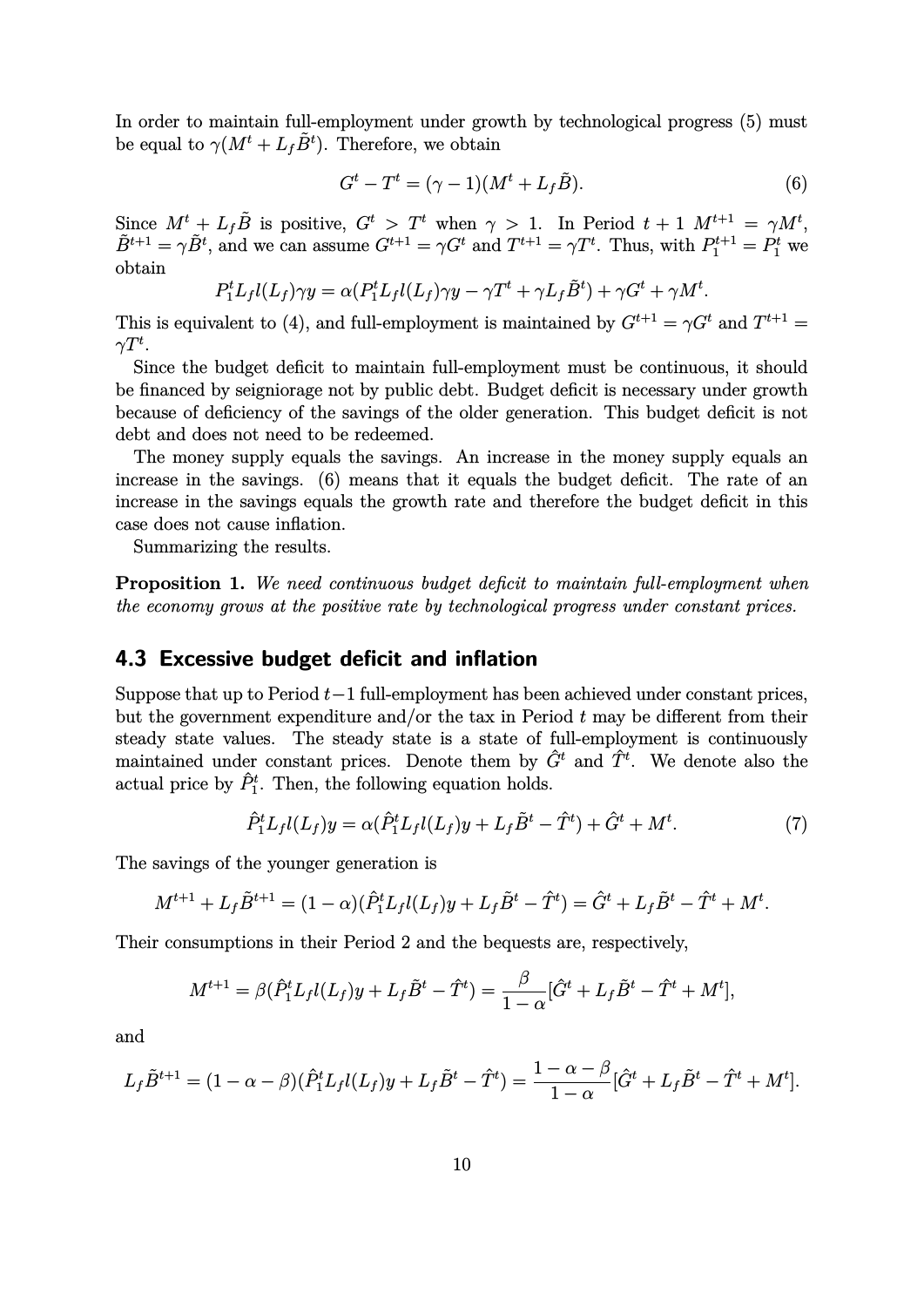Let

$$
\lambda = \frac{\hat{P}_1^t}{P_1^t} > 1.
$$

If in Period  $t + 1$  full-employment is maintained with  $P_1^{t+1} = \hat{P}_1^t > P_1^t$ , we need

$$
\hat{G}^t + L_f \tilde{B}^t - \hat{T}^t + M^t = \gamma \lambda (M^t + L_f \tilde{B}^t).
$$

Thus, from (6)

$$
\hat{G}^{t} - \hat{T}^{t} = (\gamma \lambda - 1)(M^{t} + L_{f} \tilde{B}^{t}) > (\gamma - 1)(M^{t} + L_{f} \tilde{B}^{t}) = G^{t} - T^{t}.
$$

This means

$$
(\lambda - 1)\gamma(M^t + L_f \tilde{B}^t) = (\hat{G}^t - \hat{T}^t) - (G^t - T^t),
$$

or

$$
\lambda - 1 = \frac{(\hat{G}^t - \hat{T}^t) - (G^t - T^t)}{\gamma(M^t + L_f \tilde{B}^t)} > 0.
$$

Therefore, excessive budget deficit,  $(\hat{G}^t - \hat{T}^t) - (G^t - T^t)$ , causes inflation at the rate of  $\lambda = \frac{\hat{P}_1^t}{P_1^t}.$ 

In Period  $t + 1$ ,  $M^{t+1} = \gamma \lambda M^t$ ,  $\tilde{B}^{t+1} = \gamma \lambda \tilde{B}^t$ , and we can assume  $G^{t+1} = \gamma \lambda G^t$  and  $T^{t+1} = \gamma \lambda T^t$ . Thus, with  $P_1^{t+1} = \hat{P}_1^t$  we obtain

$$
\hat{P}_1^t L_f l(L_f) \gamma y = \alpha (\hat{P}_1^t L_f l(L_f) \gamma y + \gamma \lambda L_f \tilde{B}^t - \gamma \lambda T^t) + \gamma \lambda G^t + \gamma \lambda M^t.
$$

Since  $\hat{P}_1^t = \lambda P_1^t$ , this is equivalent to (4), and full-employment is maintained by  $G^{t+1}$ *γλG<sup>t</sup>* and  $T^{t+1} = \gamma \lambda T^t$ . After one-period inflation full-employment can be maintained by continuous budget deficit under constant prices. About the excessive budget deficit that has caused inflation, only the excess portion should be reduced, and there is no need to make up for past excesses by creating surpluses or reducing deficits.

Summarizing the results.

**Proposition 2.** *1. If the budget deficit is larger than the level which is sufficient to maintain full-employment, inflation is triggered.*

*2. About the excessive budget deficit that has caused inflation, only the excess portion should be reduced, and there is no need to make up for past excesses by creating surpluses or reducing deficits.*

Suppose that in Period  $t + 1$   $P_1^{t+1} = \lambda \hat{P}_1^t$ , that is, inflation continues. Then, the following equation holds.

$$
\hat{P}_1^t L_f l(L_f) \gamma \lambda y = \alpha (\hat{P}_1^t L_f l(L_f) \gamma \lambda y + \gamma \lambda L_f \tilde{B}^t - \gamma \lambda \hat{T}^t) + \gamma \lambda \hat{G}^t + \gamma \lambda M^t.
$$

This is equivalent to (7).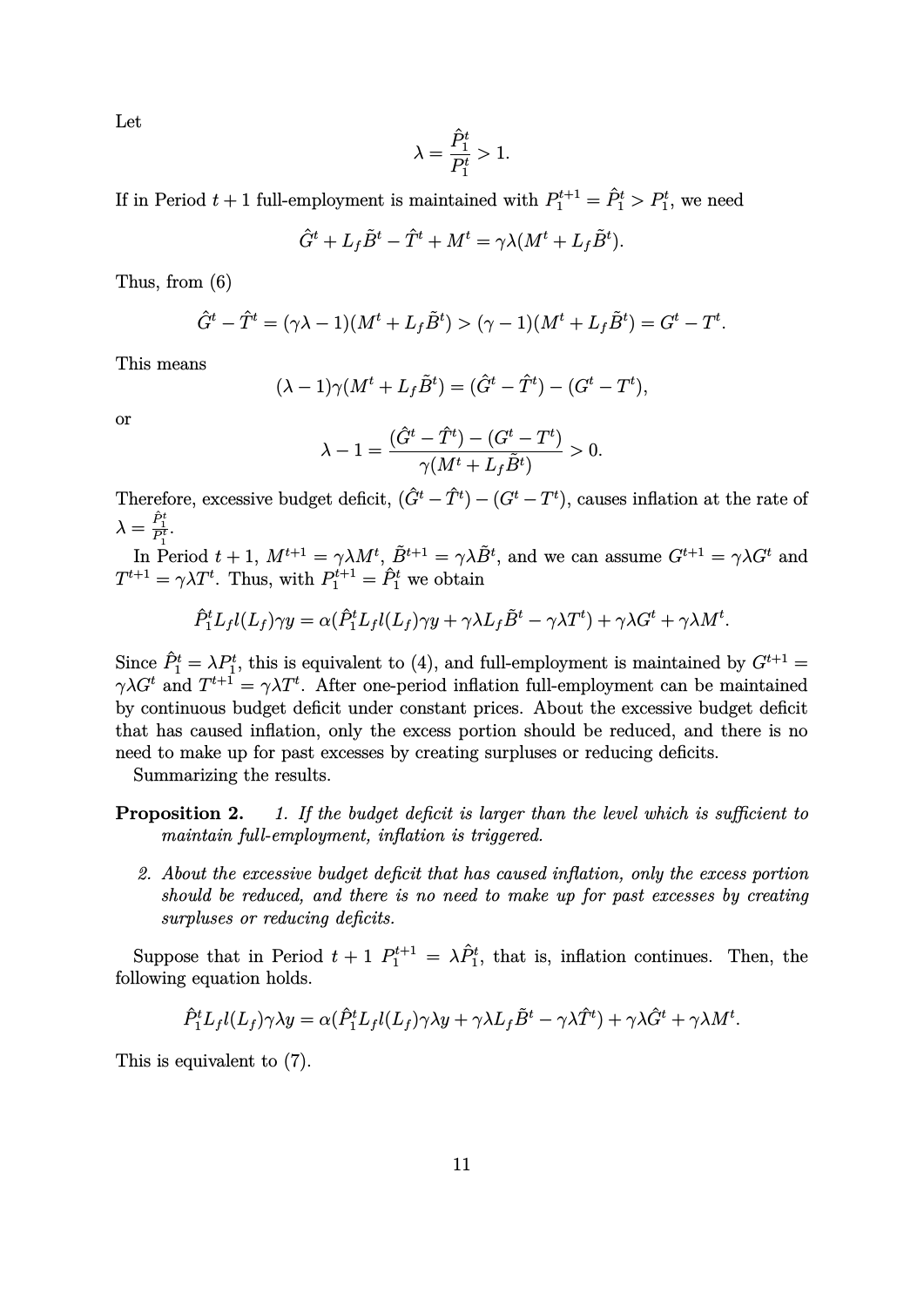### **4.4 Insufficient government expenditure and involuntary unemployment**

Suppose that in (7) *Ll* may be different from  $L_f l(L_f)$ , the government expenditure may be different from  $G<sup>t</sup>$ , and the prices of the goods are constant. Denote the actual value of the government expenditure by  $\hat{G}^t$ . The tax equals  $T^t$ . Then, we have

$$
P_1^t Ll(L)y = \alpha (P_1^t Ll(L)y + L_f \tilde{B}^t - T^t) + \hat{G}^t + M^t.
$$
 (8)

Comparing  $(8)$  with  $(4)$ , we obtain

$$
Ll(L) - L_f l(L_f) = \frac{\hat{G}^t - G^t}{(1 - \alpha)P_1^t y}.
$$

If  $\hat{G}^t < G^t$ , we have  $L < L_f$ . It means that insufficient government expenditure causes involuntary unemployment.

As proved in Proposition 1, since a budget deficit is necessary to maintain full employment under growth, there will be involuntary unemployment under a balanced budget.

The savings of the younger generation consumers in Period *t* is

$$
\hat{M}^{t+1} + L_f \hat{\tilde{B}}^{t+1} = (1 - \alpha)(P_1^t L l(L) y + L_f \tilde{B}^t - T^t) = \hat{G}^t + L_f \tilde{B}^t - T^t + M^t. \tag{9}
$$

 $\hat{M}^{t+1}$  and  $\hat{\bar{B}}^{t+1}$  are the actual values of the consumptions and the bequests of the younger generation consumers in their Period 2. Their consumptions in their Period 2 and the bequests are, respectively,

$$
\hat{M}^{t+1} = \beta (P_1^t L l(L) y + L_f \tilde{B}^t - T^t) = \frac{\beta}{1 - \alpha} (\hat{G}^t + L_f \tilde{B}^t - T^t + M^t),
$$

and

$$
L_f \hat{\tilde{B}}^{t+1} = (1 - \alpha - \beta)(P_1^t L l(L) y + L_f \tilde{B} - T^t) = \frac{1 - \alpha - \beta}{1 - \alpha} (\hat{G}^t + L_f \tilde{B}^t - T^t + M^t).
$$

Suppose that in Period  $t+1$  full-employment is achieved with  $P_1^{t+1} = P_1^t$  and  $T^{t+1} = \gamma T^t$ . Then, the following equation holds

$$
P_1^t L_f l(L_f) \gamma y = \alpha (P_1^t L_f l(L_f) \gamma y + L_f \hat{\bar{B}}^{t+1} - \gamma T^t) + \hat{G}^{t+1} + \hat{M}^{t+1}.
$$

 $\hat{G}^{t+1}$  is the actual value of the government expenditure in Period  $t + 1$ . By (9) the savings of the younger generation consumers in Period  $t + 1$  is

$$
(1 - \alpha)(P_1^t L_f l(L_f) \gamma y + L_f \hat{\vec{B}}^{t+1} - \gamma T^t) = \hat{\hat{G}}^{t+1} + L_f \hat{\vec{B}}^{t+1} - \gamma T^t + \hat{M}^{t+1}
$$

$$
= \hat{\hat{G}}^{t+1} - \gamma T^t + \hat{G}^t + L_f \tilde{B}^t - T^t + M^t.
$$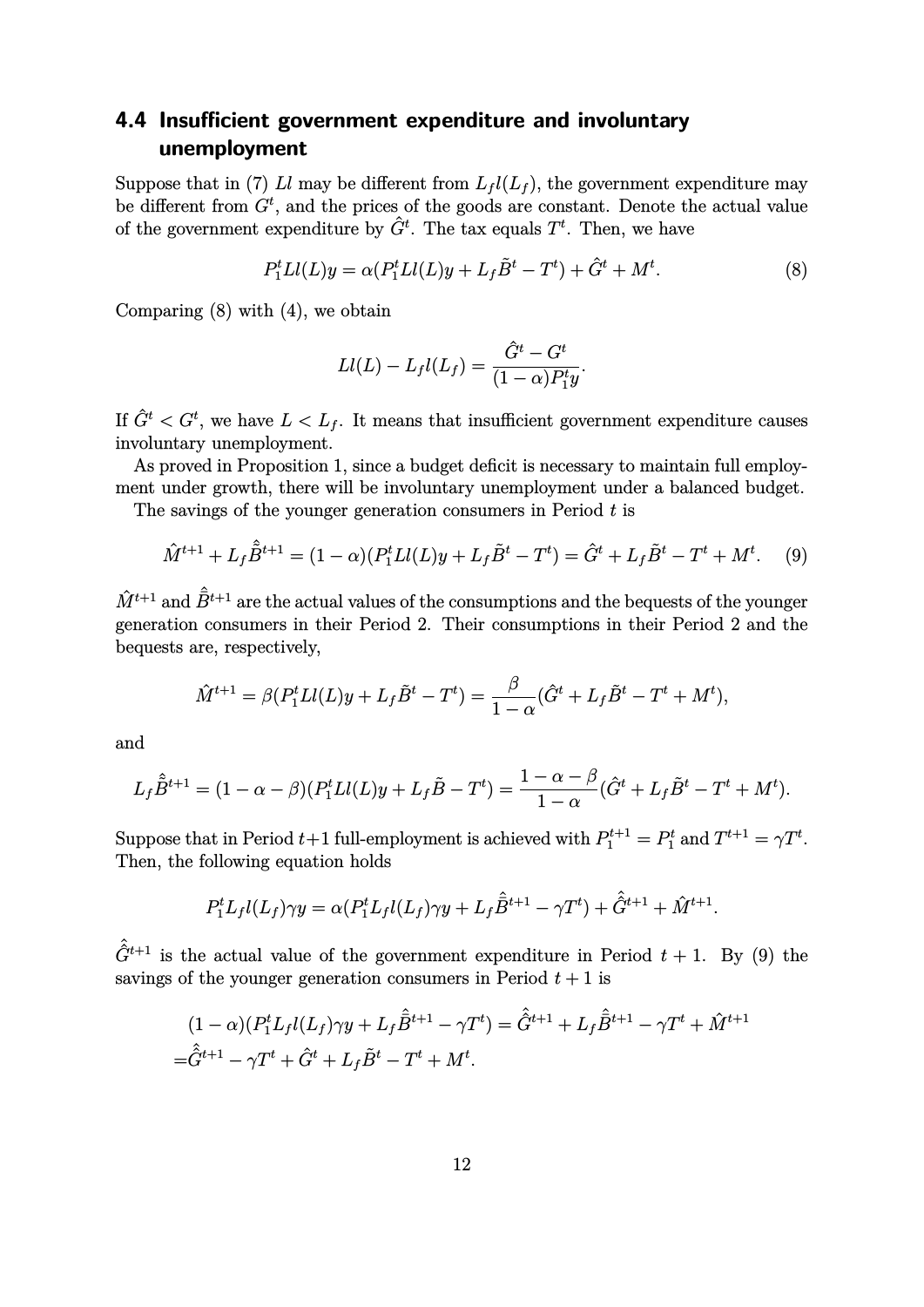To maintain full-employment this must equal  $\gamma^2(M^t + L_f \tilde{B}^t)$ .  $M^t + L_f \tilde{B}$  is the steady state value of the savings of the younger generation consumers in Period *t*. Therefore,

$$
\hat{G}^{t+1} - \gamma T^t + \hat{G}^t - T^t = (\gamma^2 - 1)(M^t + Lf\tilde{B}) = \gamma(\gamma - 1)(M^t + Lf\tilde{B}) + (\gamma - 1)(M^t + Lf\tilde{B}).
$$

In the steady state

$$
\hat{G}^{t+1} = \gamma G^t, \ \hat{G}^t = G^t,
$$
  

$$
\hat{G}^t - T^t = (\gamma - 1)(M^t + Lf\tilde{B}),
$$

and

$$
\hat{G}^{t+1} - \gamma T^t = \gamma(\gamma - 1)(M^t + Lf\tilde{B}).
$$

If  $\hat{G}^t < G^t$ , we have

$$
\hat{G}^t - T^t < (\gamma - 1)(M^t + Lf\tilde{B}),
$$

and then

$$
\hat{\hat{G}}^{t+1}-\gamma T^t > \gamma(\gamma-1)(M^t+Lf\tilde{B}).
$$

To recover full-employment in Period  $t + 1$  we need extra government expenditure over its steady state value.

Summarizing the results.

**Proposition 3.** *Insufficient government expenditure in Period t causes involuntary unemployment, and to recover full-employment in Period t* + 1 *we need extra government expenditure over its steady state value.*

In this subsection we have assumed constant prices. If the prices fall due to a decline in the nominal wage rate caused by the existence of involuntary unemployment, the real balance effect may work to increase consumption. However, it would be faster to restore full employment through fiscal policy.

### **5 Concluding Remark**

We have shown the following results.

- 1. We need continuous budget deficit to maintain full-employment when the economy grows at the positive rate by technological progress.
- 2. If the budget deficit is larger than the level which is sufficient to maintain fullemployment, inflation is triggered.
- 3. Insufficient government expenditure causes involuntary unemployment.

We want to extend discussions of this paper to a more general three-periods OLG model with childhood period used in Tanaka (2020) . In such a model consumers have debts as well as savings.